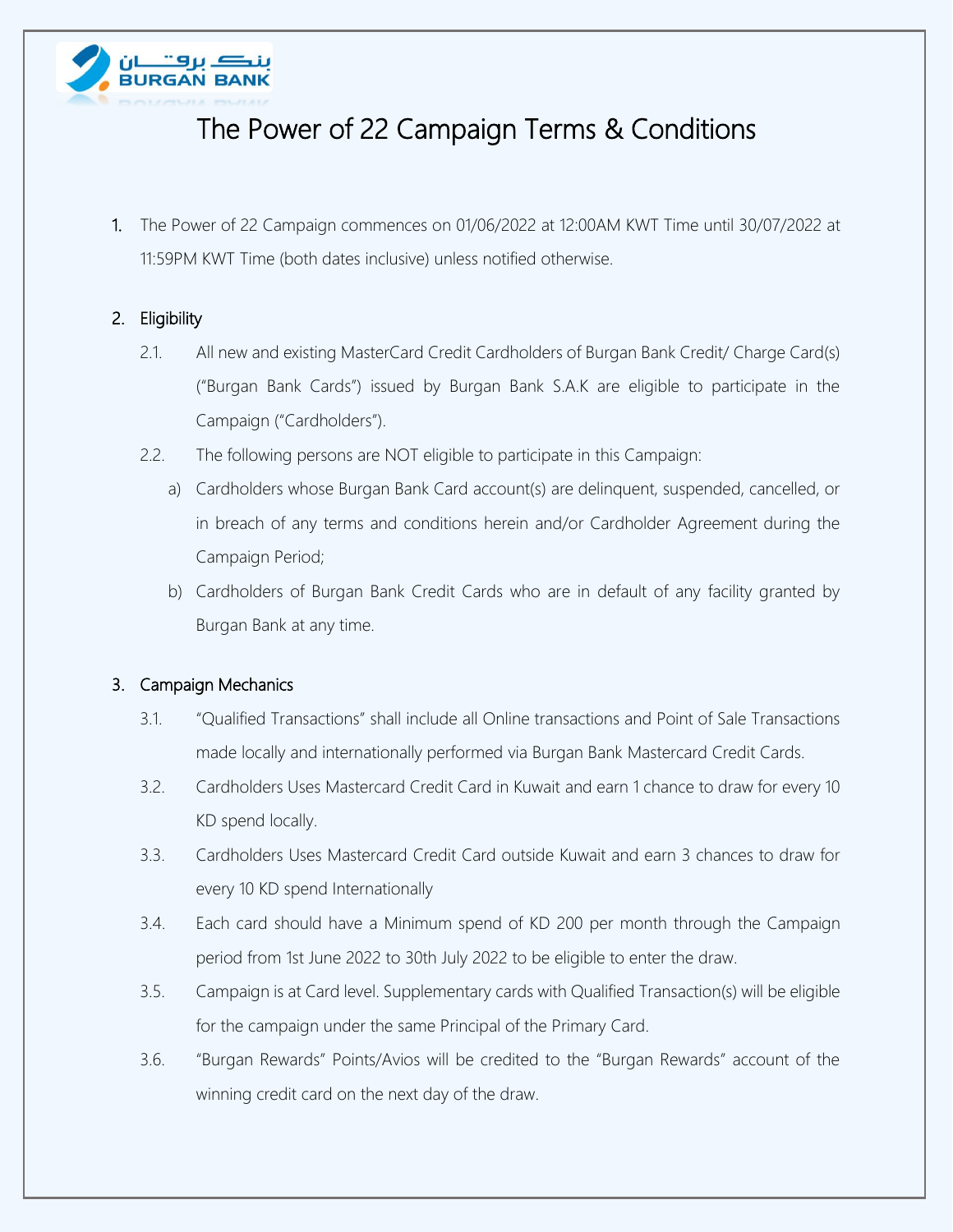

## The Power of 22 Campaign Terms & Conditions

- 3.7. At the point of crediting, all Burgan Bank Card account(s) of the Eligible Cardholder must not be delinquent, invalid and/or cancelled; otherwise he/she will be disqualified.
- 3.8. The amount to be considered will be KD equivalent of the transaction amount and not the billing amount.
- 3.9. Winners agree to participate in the publicity associated with announcement of prizes.
- 3.10. Winners will be notified by the bank through SMS/Phone call and winner list will be displayed on Burgan Bank website after the draw or on Burgan bank social media.

#### 4. General

- 4.1. By participating in the Campaign, Cardmembers:
	- a) agree to be bound by the terms and conditions herein;
	- b) agree that all records of qualified transactions captured by Burgan Bank's system within the Campaign Period shall be accurate and conclusive;
	- c) agree that Burgan Bank's decision on all matters relating to the Campaign shall be final and binding on all Eligible Cardmembers. No further appeal or further correspondence will be entertained;
	- d) agree that any reversal of Qualified Transaction shall be excluded;
	- e) agree to access Burgan Bank website at www.Burgan Bank.com to view the terms and conditions and are deemed to have agreed with any changes or variations to the terms and conditions herein and seek clarification from Burgan Bank should any of the terms and conditions be not fully understood;
	- f) shall not be entitled to claim for any compensation against Burgan Bank for any and all loss and damage suffered or incurred by his/ her participation in the Campaign whether as a direct or indirect result of the act of amendments, termination or suspension of the Campaign.